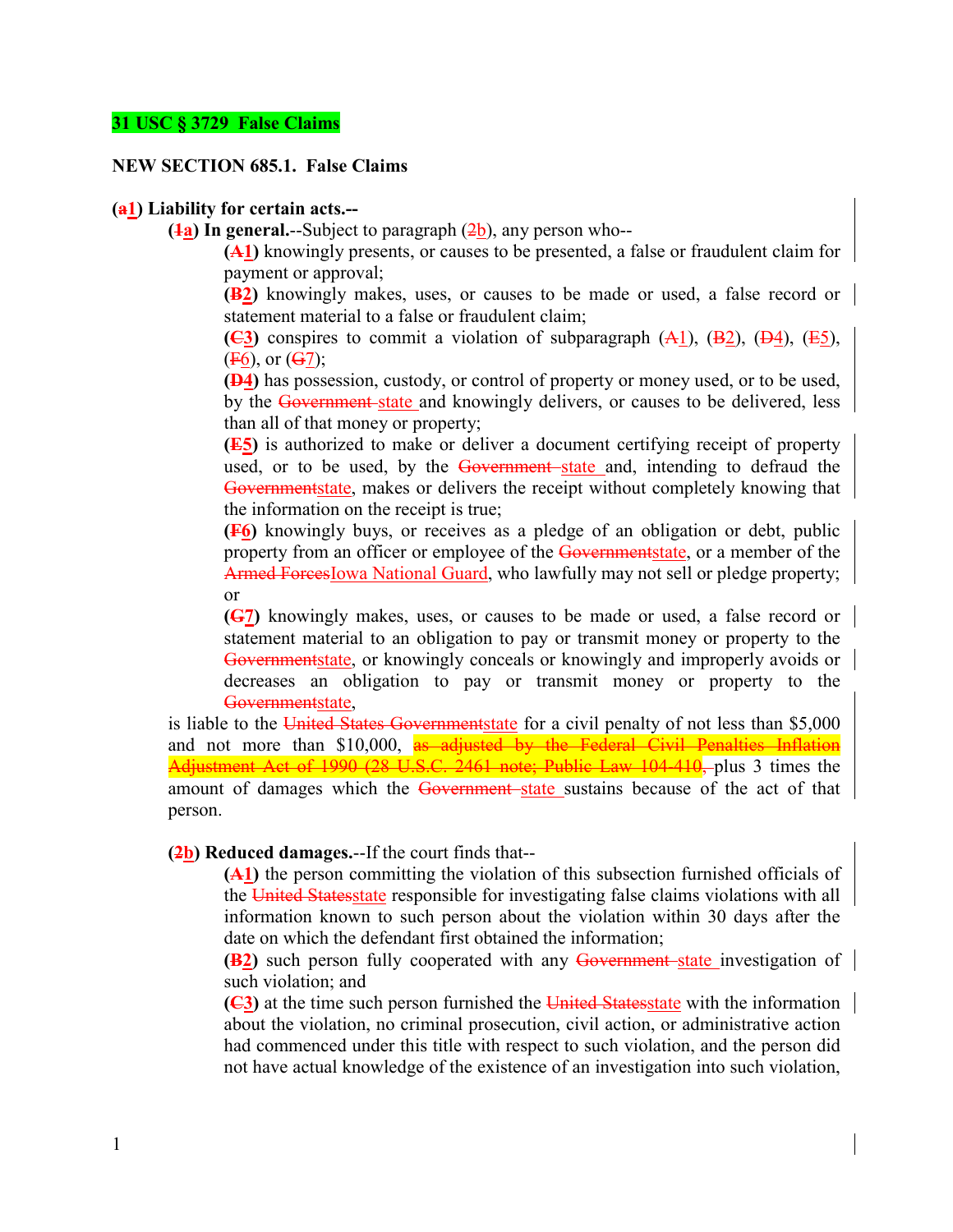the court may assess not less than 2 times the amount of damages which the Government state sustains because of the act of that person.

**(3c) Costs of civil actions.**--A person violating this subsection shall also be liable to the United States Governmentstate for the costs of a civil action brought to recover any such penalty or damages.

**(b2) Definitions.**--For purposes of this section--

**(1a)** the terms "knowing" and "knowingly" --

**(A1)** mean that a person, with respect to information--

**(i)** has actual knowledge of the information;

**(ii)** acts in deliberate ignorance of the truth or falsity of the information; or

**(iii)** acts in reckless disregard of the truth or falsity of the information; and

**(B2)** require no proof of specific intent to defraud;

**(2b)** the term "claim"--

**(A1)** means any request or demand, whether under a contract or otherwise, for money or property and whether or not the United Statesstate has title to the money or property, that--

**(i)** is presented to an officer, employee, or agent of the United Statesstate; or

**(ii)** is made to a contractor, grantee, or other recipient, if the money or property is to be spent or used on the Government's state's behalf or to advance a Government state program or interest, and if the United States Governmentstate--

**(I)** provides or has provided any portion of the money or property requested or demanded; or

**(II)** will reimburse such contractor, grantee, or other recipient for any portion of the money or property which is requested or demanded; and

**(B2)** does not include requests or demands for money or property that the Government state has paid to an individual as compensation for Federal state employment or as an income subsidy with no restrictions on that individual's use of the money or property;

**(3c)** the term "obligation" means an established duty, whether or not fixed, arising from an express or implied contractual, grantor-grantee, or licensor-licensee relationship, from a fee-based or similar relationship, from statute or regulation, or from the retention of any overpayment; and

**(4d)** the term "material" means having a natural tendency to influence, or be capable of  $\vert$ influencing, the payment or receipt of money or property.

**(c3) Exemption from disclosure.**--Any information furnished pursuant to subsection (1a)(b2) shall be deemed confidential and exempt from disclosure under section 552 of title 5.Iowa Code chapter 22.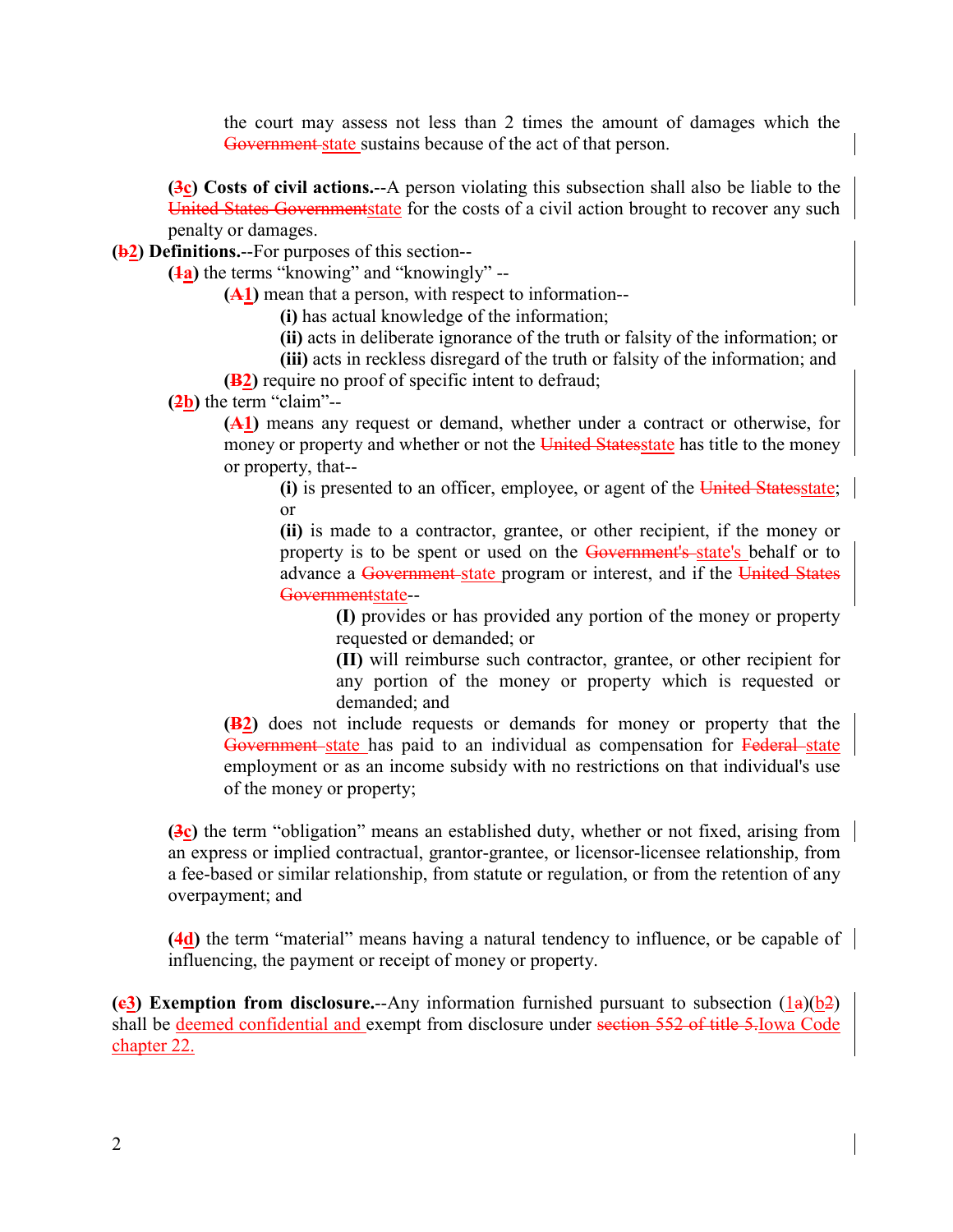**(d4) Exclusion.**--This section does not apply to claims, records, or statements made under the Internal Revenue Code of 1986.Title X of the Iowa Code relating to state revenue and taxation.

#### **31 USC § 3730. Civil actions for false claims**

#### **NEW SECTION 685.2 Civil Actions for False Claims.**

**(1a) Responsibilities of the Attorney General.**--The Attorney General diligently shall investigate a violation under Chapter 685 section 3729. If the Attorney General finds that a person has violated or is violating section 3729Section 685.1, the Attorney General may bring a civil action under this section against the person.

## **(2b) Actions by private persons.--—**

**(a1)** A person may bring a civil action for a violation of section 3729Section 685.1 for the person and for the United States Governmentstate. The action shall be brought in the name of the Governmentstate. The action may be dismissed only if the court and the Attorney General give written consent to the dismissal and their reasons for consenting.

**(b2)** A copy of the complaint and written disclosure of substantially all material evidence and information the person possesses shall be served on the Government-Attorney General pursuant to the Rule 4(d)(4) of the Federal Iowa Rules of Civil Procedure. [FN1] The complaint shall be filed in camera, shall remain under seal for at least 60 days, and shall not be served on the defendant until the court so orders. The Government-state may elect to intervene and proceed with the action within 60 days after it receives both the complaint and the material evidence and information.

**(c3)** The Government state may, for good cause shown, move the court for extensions of the time during which the complaint remains under seal under paragraph  $(b2)$ . Any such motions may be supported by affidavits or other submissions in camera. The defendant shall not be required to respond to any complaint filed under this section until 20 days after the complaint is unsealed and served upon the defendant pursuant to Rule  $4\frac{1.302}{1.302}$  of the Federal Iowa Rules of Civil Procedure.

**(d4)** Before the expiration of the 60-day period or any extensions obtained under paragraph (c<sup>3</sup>), the Government-state shall--

**(1A)** proceed with the action, in which case the action shall be conducted by the Governmentstate; or

**(2B)** notify the court that it declines to take over the action, in which case the person bringing the action shall have the right to conduct the action.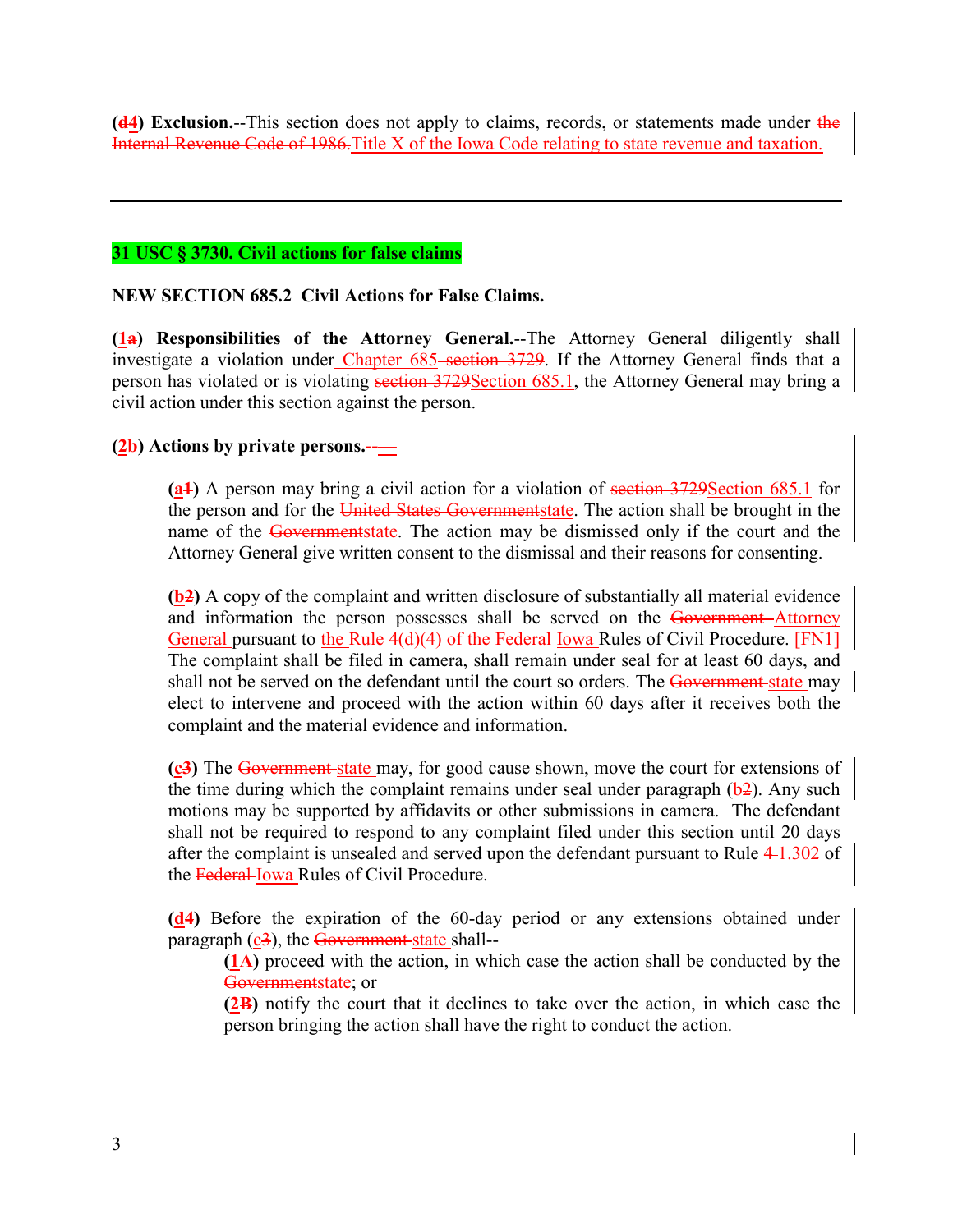**(e5)** When a person brings an action under this subsection, no person other than the Government state may intervene or bring a related action based on the facts underlying the pending action.

### **(3c) Rights of the parties to qui tam actions.--—**

**(a1)** If the Government state proceeds with the action, it shall have the primary responsibility for prosecuting the action, and shall not be bound by an act of the person bringing the action. Such person shall have the right to continue as a party to the action, subject to the limitations set forth in paragraph  $(2b)$ .

**(2)**

**(b)(1A)** The Government state may dismiss the action notwithstanding the objections of the person initiating the action if the person has been notified by the Government state of the filing of the motion and the court has provided the person with an opportunity for a hearing on the motion.

**(2B)** The Government state may settle the action with the defendant notwithstanding the objections of the person initiating the action if the court determines, after a hearing, that the proposed settlement is fair, adequate, and reasonable under all the circumstances. Upon a showing of good cause, such hearing may be held in camera.

**(3C)** Upon a showing by the Government-state that unrestricted participation during the course of the litigation by the person initiating the action would interfere with or unduly delay the Government's state's prosecution of the case, or  $\parallel$ would be repetitious, irrelevant, or for purposes of harassment, the court may, in its discretion, impose limitations on the person's participation, such as--

- **(i)** limiting the number of witnesses the person may call;
- **(ii)** limiting the length of the testimony of such witnesses;
- **(iii)** limiting the person's cross-examination of witnesses; or
- **(iv)** otherwise limiting the participation by the person in the litigation.

**(4D)** Upon a showing by the defendant that unrestricted participation during the course of the litigation by the person initiating the action would be for purposes of harassment or would cause the defendant undue burden or unnecessary expense, the court may limit the participation by the person in the litigation.

**(c3)** If the Government state elects not to proceed with the action, the person who initiated the action shall have the right to conduct the action. If the Government-state so requests, it shall be served with copies of all pleadings filed in the action and shall be supplied with copies of all deposition transcripts (at the Government's state's expense). When a person proceeds with the action, the court, without limiting the status and rights of the person initiating the action, may nevertheless permit the Government-state to  $\vert$ intervene at a later date upon a showing of good cause.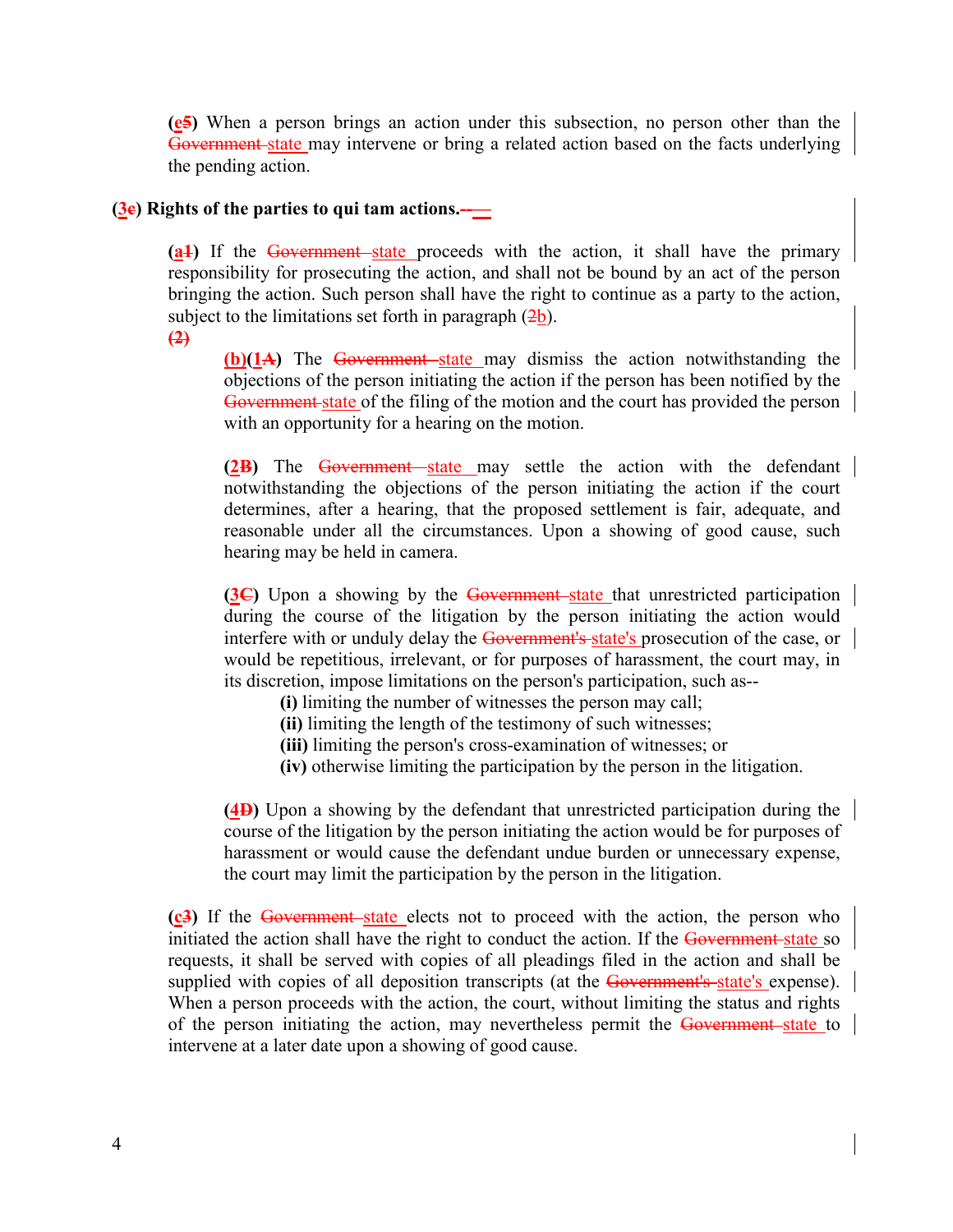**(d4)** Whether or not the Government state proceeds with the action, upon a showing by the Government state that certain actions of discovery by the person initiating the action would interfere with the Government's state's investigation or prosecution of a criminal or civil matter arising out of the same facts, the court may stay such discovery for a period of not more than 60 days. Such a showing shall be conducted in camera. The court may extend the 60-day period upon a further showing in camera that the Government-state has pursued the criminal or civil investigation or proceedings with reasonable diligence and any proposed discovery in the civil action will interfere with the ongoing criminal or civil investigation or proceedings.

 $(e<sub>5</sub>)$  Notwithstanding subsection  $(2b)$ , the Government-state may elect to pursue its claim through any alternate remedy available to the Governmentstate, including any administrative proceeding to determine a civil money penalty. If any such alternate remedy is pursued in another proceeding, the person initiating the action shall have the same rights in such proceeding as such person would have had if the action had continued under this section. Any finding of fact or conclusion of law made in such other proceeding that has become final shall be conclusive on all parties to an action under this section. For purposes of the preceding sentence, a finding or conclusion is final if it has been finally determined on appeal to the appropriate court of the United Statesstate, if all time for filing such an appeal with respect to the finding or conclusion has expired, or if the finding or conclusion is not subject to judicial review.

## **(4d)** Award to qui tam plaintiff.—

(a<sup>1</sup>) If the Government state proceeds with an action brought by a person under subsection  $(2b)$ , such person shall, subject to the second sentence of this paragraph, receive at least 15 percent but not more than 25 percent of the proceeds of the action or settlement of the claim, depending upon the extent to which the person substantially contributed to the prosecution of the action. Where the action is one which the court finds to be based primarily on disclosures of specific information (other than information provided by the person bringing the action) relating to allegations or transactions in a criminal, civil, or administrative hearing, in a congressional, administrative, legislative, state auditor's office report, or Government [FN2]General Accounting Office report, hearing, audit, or investigation, or from the news media, the court may award such sums as it considers appropriate, but in no case more than 10 percent of the proceeds, taking into account the significance of the information and the role of the person bringing the action in advancing the case to litigation. Any payment to a person under the first or second sentence of this paragraph shall be made from the proceeds. Any such person shall also receive an amount for reasonable expenses which the court finds to have been necessarily incurred, plus reasonable attorneys' fees and costs. All such expenses, fees, and costs shall be awarded against the defendant.

**(b2)** If the Government state does not proceed with an action under this section, the person bringing the action or settling the claim shall receive an amount which the court decides is reasonable for collecting the civil penalty and damages. The amount shall be not less than 25 percent and not more than 30 percent of the proceeds of the action or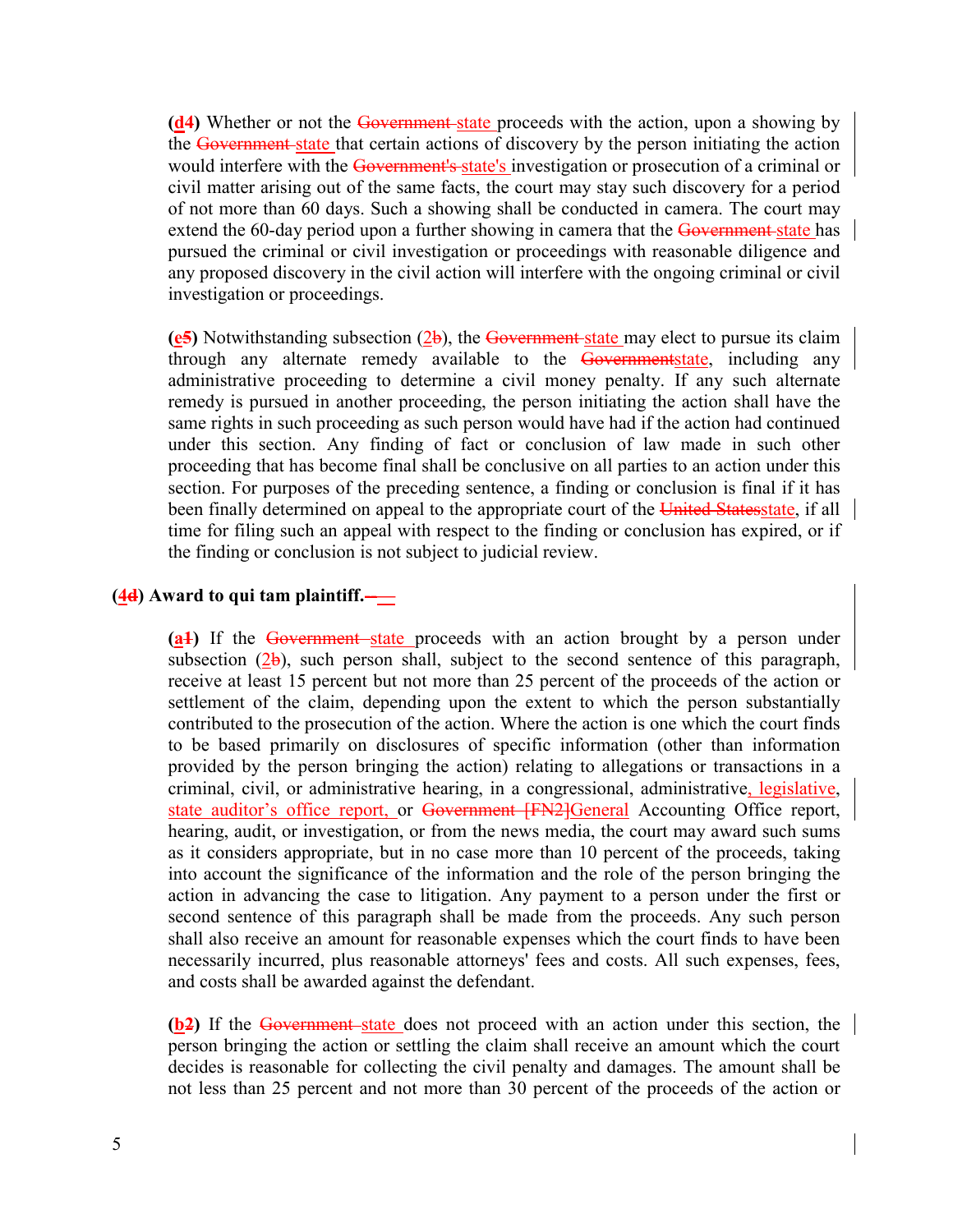settlement and shall be paid out of such proceeds. Such person shall also receive an amount for reasonable expenses which the court finds to have been necessarily incurred, plus reasonable attorneys' fees and costs. All such expenses, fees, and costs shall be awarded against the defendant.

**(c3)** Whether or not the Government state proceeds with the action, if the court finds that the action was brought by a person who planned and initiated the violation of section 3729 Section 685.1 upon which the action was brought, then the court may, to the extent the court considers appropriate, reduce the share of the proceeds of the action which the person would otherwise receive under paragraph  $(a+)$  or  $(b+2)$  of this subsection, taking into account the role of that person in advancing the case to litigation and any relevant circumstances pertaining to the violation. If the person bringing the action is convicted of criminal conduct arising from his or her role in the violation of section 3729Section 685.1, that person shall be dismissed from the civil action and shall not receive any share of the proceeds of the action. Such dismissal shall not prejudice the right of the United Statesstate to continue the action, represented by the Department of JusticeAttorney General.

**(d4)** If the Government state does not proceed with the action and the person bringing the action conducts the action, the court may award to the defendant its reasonable attorneys' fees and expenses if the defendant prevails in the action and the court finds that the claim of the person bringing the action was clearly frivolous, clearly vexatious, or brought primarily for purposes of harassment.

### **(5e) Certain actions barred.--—**

 $(a)(1)$  No court shall have jurisdiction over an action brought by a former or present member of the armed forcesIowa National Guard under subsection (b)chapter 685 of this section against a member of the armed forcesIowa National Guard arising out of such person's service in the armed forces. Iowa National Guard.

(2)(A) No court shall have jurisdiction over an action brought under subsection (b) against a Member of Congress, a member of the judiciary, or a senior executive branch official if the action is based on evidence or information known to the Government when the action was brought.

(B) For purposes of this paragraph, "senior executive branch official" means any officer or employee listed in paragraphs (1) through (8) of section 101(f) of the Ethics in Government Act of 1978 (5 U.S.C. App.).

(2) No action may be filed pursuant chapter 685 against the federal government, the state or a local government, or any officer, elected official, or employee thereof acting in his or her official capacity.<sup>1</sup>

<sup>&</sup>lt;sup>1</sup> This provision is copied from New York's approved False Claims statute, with some modification: N.Y. State Fin. Law \$190. My sense is that the language of this one sentence would bar suits against the University hospitals and Broadlawns, as these are extensions of state or local government.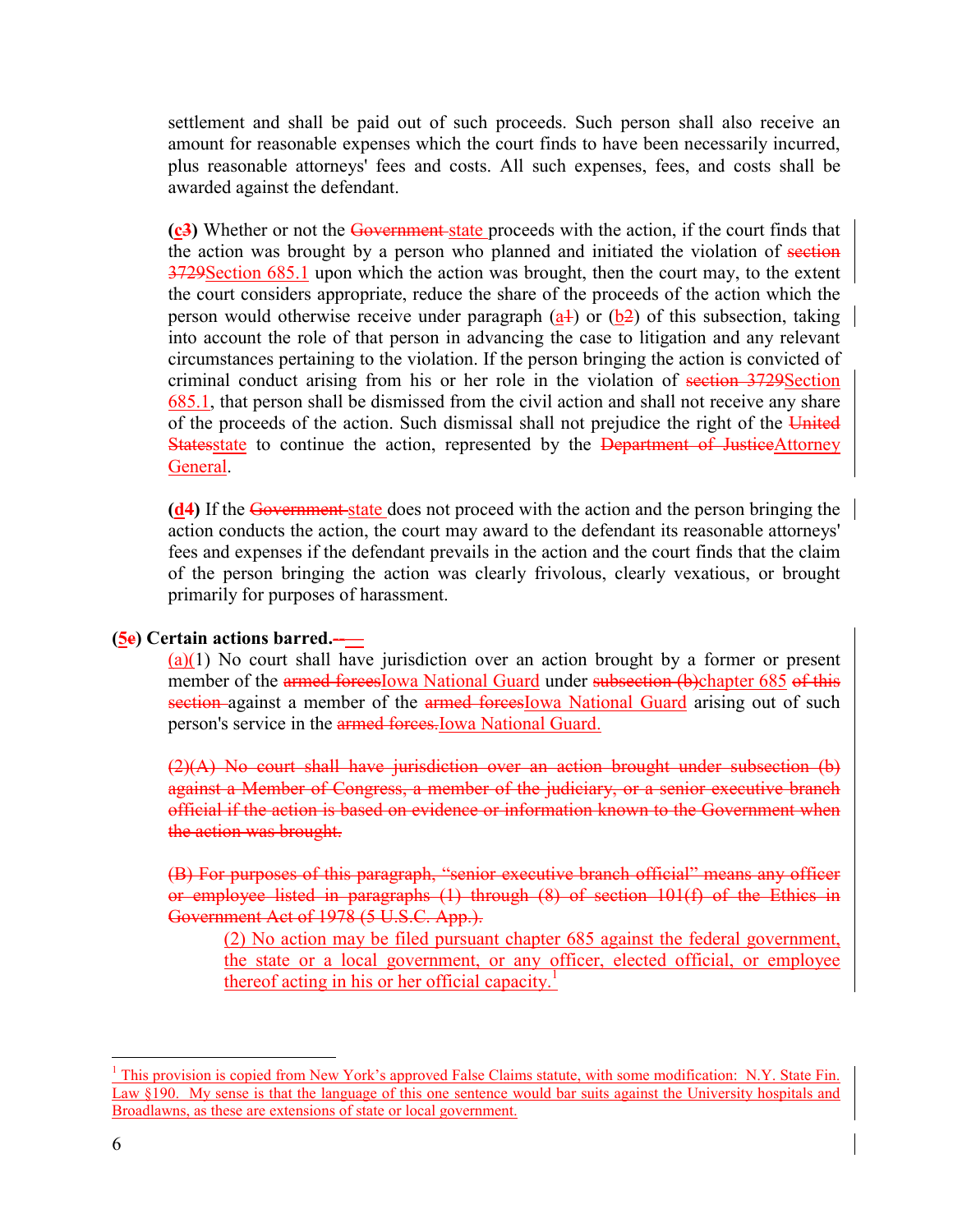**(b3)** In no event may a person bring an action under subsection  $(2\theta)$  which is based upon allegations or transactions which are the subject of a civil suit or an administrative civil money penalty proceeding in which the Government-state is already a party.

**(c4)(1A)** No court shall have jurisdiction over an action under this section based upon the public disclosure of allegations or transactions in a criminal, civil, or administrative hearing, in a congressional, administrative, legislative, state auditor's office report, or Government [FN2]General Accounting Office report, hearing, audit, or investigation, or from the news media, unless the action is brought by the Attorney General or the person bringing the action is an original source of the information.

**(2B)** For purposes of this paragraph, "original source" means an individual who has direct and independent knowledge of the information on which the allegations are based and has voluntarily provided the information to the Government state before filing an action under this section which is based on the information.

**(6f) Government State not liable for certain expenses.**--The Government state is not liable for expenses which a person incurs in bringing an action under this section.

(7g) Fees and expenses to prevailing defendant.--In civil actions brought under this section-by the United States, the provisions of section 2412(d) of title 28 shall apply., a prevailing defendant shall be entitled to reasonable attorneys' fees and costs of defending the civil action.<sup>2</sup>

## **(8h) Relief from retaliatory actions.--**

**(a1) In general.**--Any employee, contractor, or agent shall be entitled to all relief necessary to make that employee, contractor, or agent whole, if that employee, contractor, or agent is discharged, demoted, suspended, threatened, harassed, or in any other manner discriminated against in the terms and conditions of employment because of lawful acts done by the employee, contractor, or agent on behalf of the employee, contractor, or agent or associated others in furtherance of other efforts to stop 1 or more violations of chapter 685this subchapter.

**(b2)** Relief.--Relief under paragraph  $(a+)$  shall include reinstatement with the same seniority status that employee, contractor, or agent would have had but for the discrimination, 2 times the amount of back pay, interest on the back pay, and compensation for any special damages sustained a s a result of the discrimination, including litigation costs and reasonable attorneys' fees. An action under this subsection may be brought in the appropriate district court of the United Statesstate for the relief provided in this subsection.

 $2$  This provision has been altered from the federal clause because the federal language references a separate statute that is quite complex.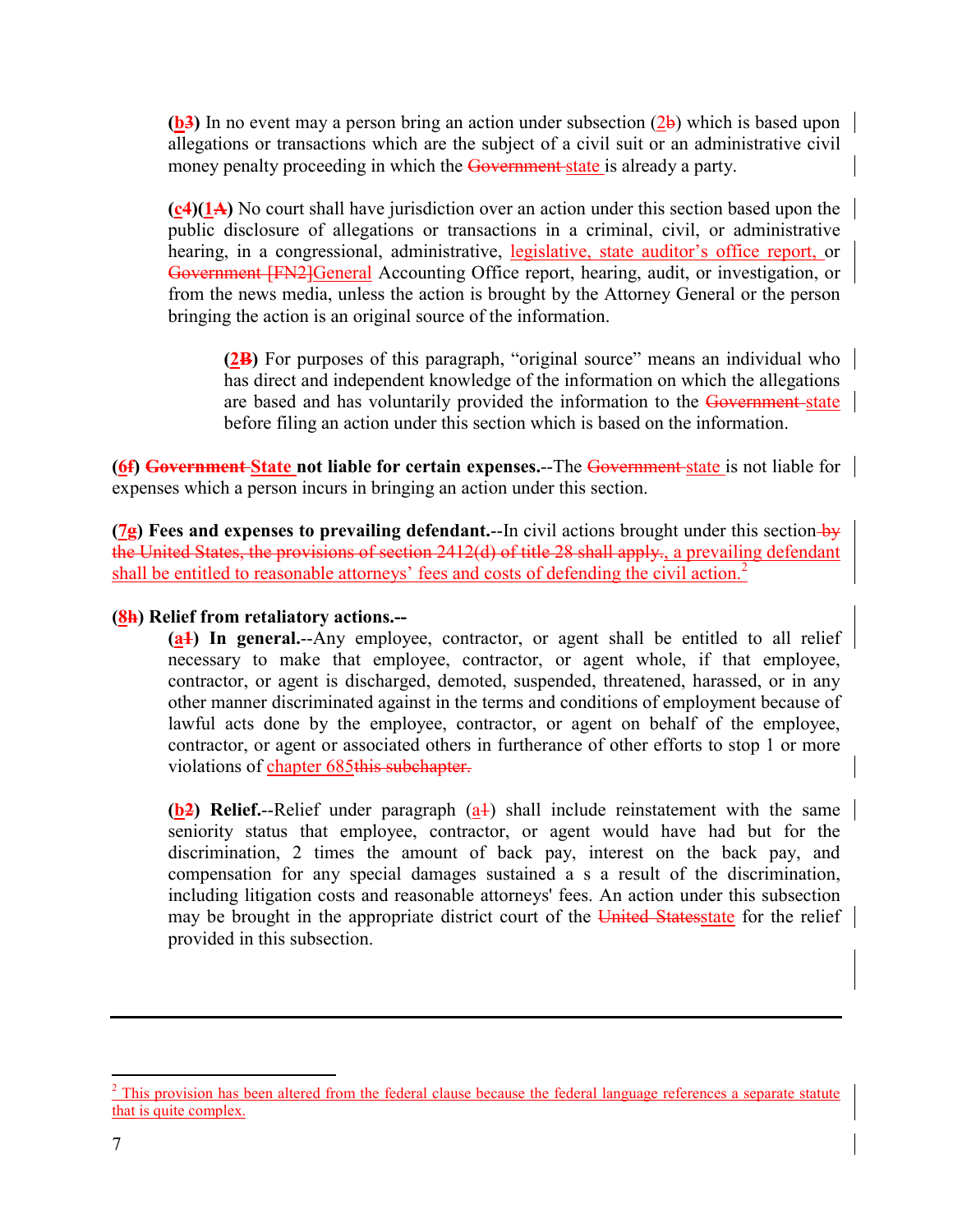# **31 USC § 3731. False claims procedure**

## **NEW SECTION 685.3 False Claims Procedure**

**(a1)** A subpoena requiring the attendance of a witness at a trial or hearing conducted under section 3730 Section 685.2 of this title may be served at any place in the United Statesstate, or through any means authorized in the Iowa Rules of Civil Procedure.<sup>3</sup>

**(b2)** A civil action under section 3730 Section 685.2 may not be broughtght--

**(1a)** more than 6 years after the date on which the violation of section 3729Section 685.1 is committed, or

**(2b)** more than 3 years after the date when facts material to the right of action are known or reasonably should have been known by the official of the United Statesstate charged with responsibility to act in the circumstances, but in no event more than 10 years after the date on which the violation is committed, whichever occurs last.

**(3)** A civil action under chapter 685 may be brought based on conduct occurring prior to the effective date of this chapter, if the limitations period pursuant to subsection 2 has not lapsed.<sup>4</sup>

**(c4)** If the Government state elects to intervene and proceed with an action brought under  $3730$ Section  $685.2(b2)$ , the Government state may file its own complaint or amend the complaint of a person who has brought an action under section  $3730$  Section  $685.2(2)(b)$  to clarify or add detail to the claims in which the Government state is intervening and to add any additional claims with respect to which the Government state contends it is entitled to relief. For statute of limitations purposes, any such Government state pleading shall relate back to the filing date of the complaint of the person who originally brought the action, to the extent that the claim of the Government state arises out of the conduct, transactions, or occurrences set forth, or attempted to be set forth, in the prior complaint of that person.

**(d5)** In any action brought under Section 685.2section 3730, the United Statesstate shall be required to prove all essential elements of the cause of action, including damages, by a preponderance of the evidence.

**(e6)** Notwithstanding any other provision of law, the Federal Iowa Rules of Criminal Procedure, or the Federal Iowa Rules of Evidence, a final judgment rendered in favor of the United Statesstate in any criminal proceeding charging fraud or false statements, whether upon a verdict after trial or upon a plea of guilty or nolo contendere, shall estop the defendant from denying the essential elements of the offense in any action which involves the same transaction as in the criminal proceeding and which is brought under Section  $685.2(1)$  or  $(2)$ . subsection  $(a)$  or  $(b)$  of section 3730

 $3$  This is largely duplicated from the approved Illinois False Claims act.

<sup>&</sup>lt;sup>4</sup> This is from DIA's original draft. I find comparable language in some approved False Claims statutes.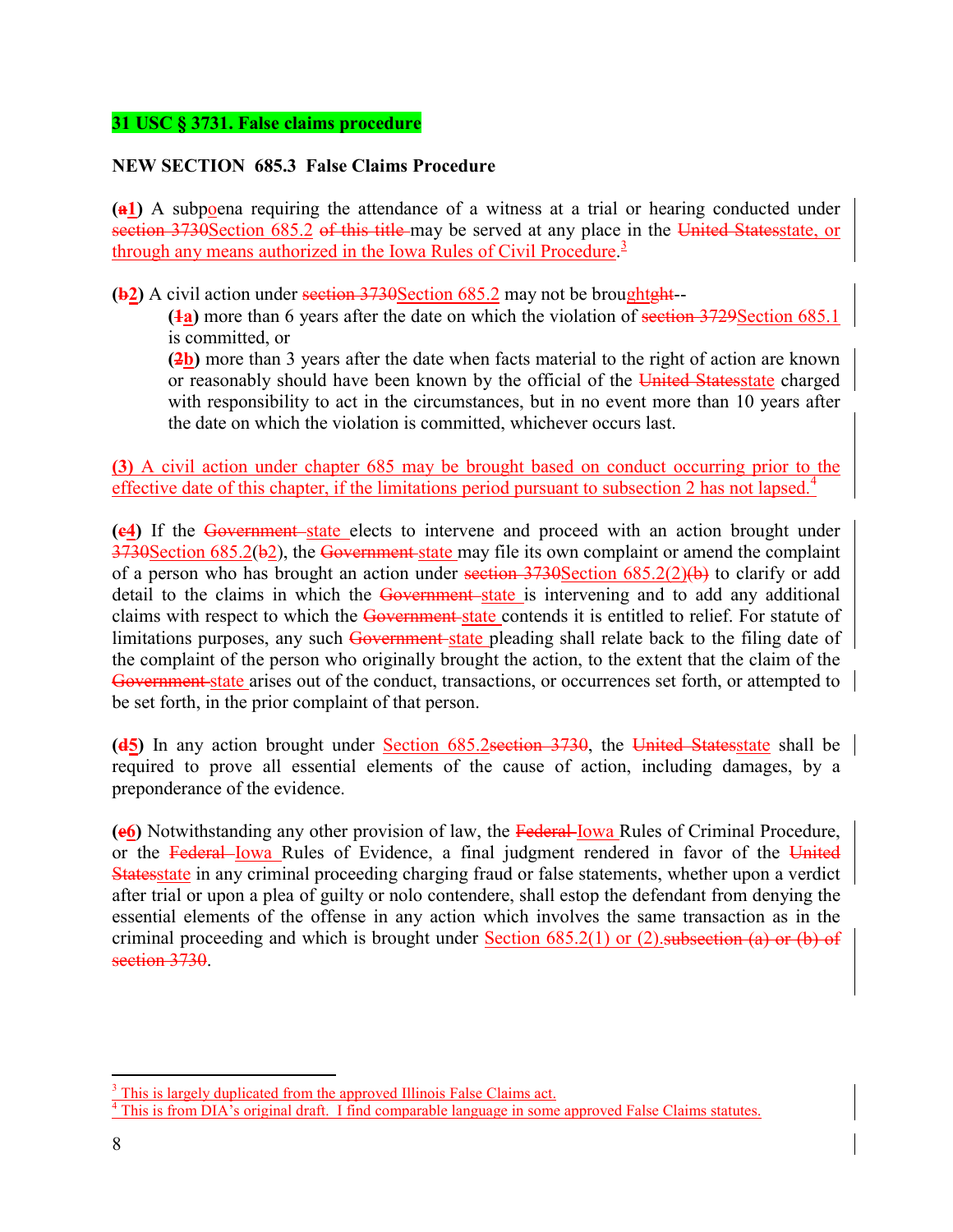# **31 USC §3732. False claims jurisdiction**

## **NEW SECTION 685.4 False Claims Jurisdiction**

**(a1) Actions under section 3730 Section 685.2.**--Any action under section 3730 Section 685.2 may be brought in any countyjudicial district in which the defendant or, in the case of multiple defendants, any one defendant can be found, resides, transacts business, or in which any act proscribed by section 3729Section 685.1 occurred. A summons as required by the Federal Iowa Rules of Civil Procedure shall be issued by the appropriate district court and served at any place within or outside the United States.in accordance with the Iowa Rules of Civil Procedure.

**(b) Claims under state law.**--The district courts shall have jurisdiction over any action brought under the laws of any State for the recovery of funds paid by a State or local government if the action arises from the same transaction or occurrence as an action brought under section 3730.<sup>5</sup>

**(c2) Service on sState or local authorities.**--With respect to any State or local government that is named as a coplaintiff with the United States in an action brought under subsection (b),  $a\Lambda$ seal on the action ordered by the court under Section 685.2(2) section 3730(b) shall not preclude the Government state, local government or the person bringing the action from serving the complaint, any other pleadings, or the written disclosure of substantially all material evidence and information possessed by the person bringing the action on the law enforcement authorities that are authorized under the law of that the sState or local government to investigate and prosecute such actions on behalf of such governments, except that such seal applies to the law enforcement authorities so served to the same extent as the seal applies to other parties in the action.

## **31 USC § 3733. Civil investigative demands**

## **NEW SECTION 685.5 Civil Investigative Demands**

## **(1a) In general.--**

**(a1) Issuance and service.**--Whenever the Attorney General, or a designee (for purposes of this section), has reason to believe that any person may be in possession, custody, or control of any documentary material or information relevant to a false claims law investigation, the Attorney General, or a designee, may, before commencing a civil proceeding under Section  $685.2(1)$  section  $3730(a)$  or other false claims law, or making an election under Section 685.2(2) section 3730(b), issue in writing and cause to be served upon such person, a civil investigative demand requiring such person--

**(1A)** to produce such documentary material for inspection and copying,

 $<sup>5</sup>$  This provision dealing with pendant claims is not really necessary.</sup>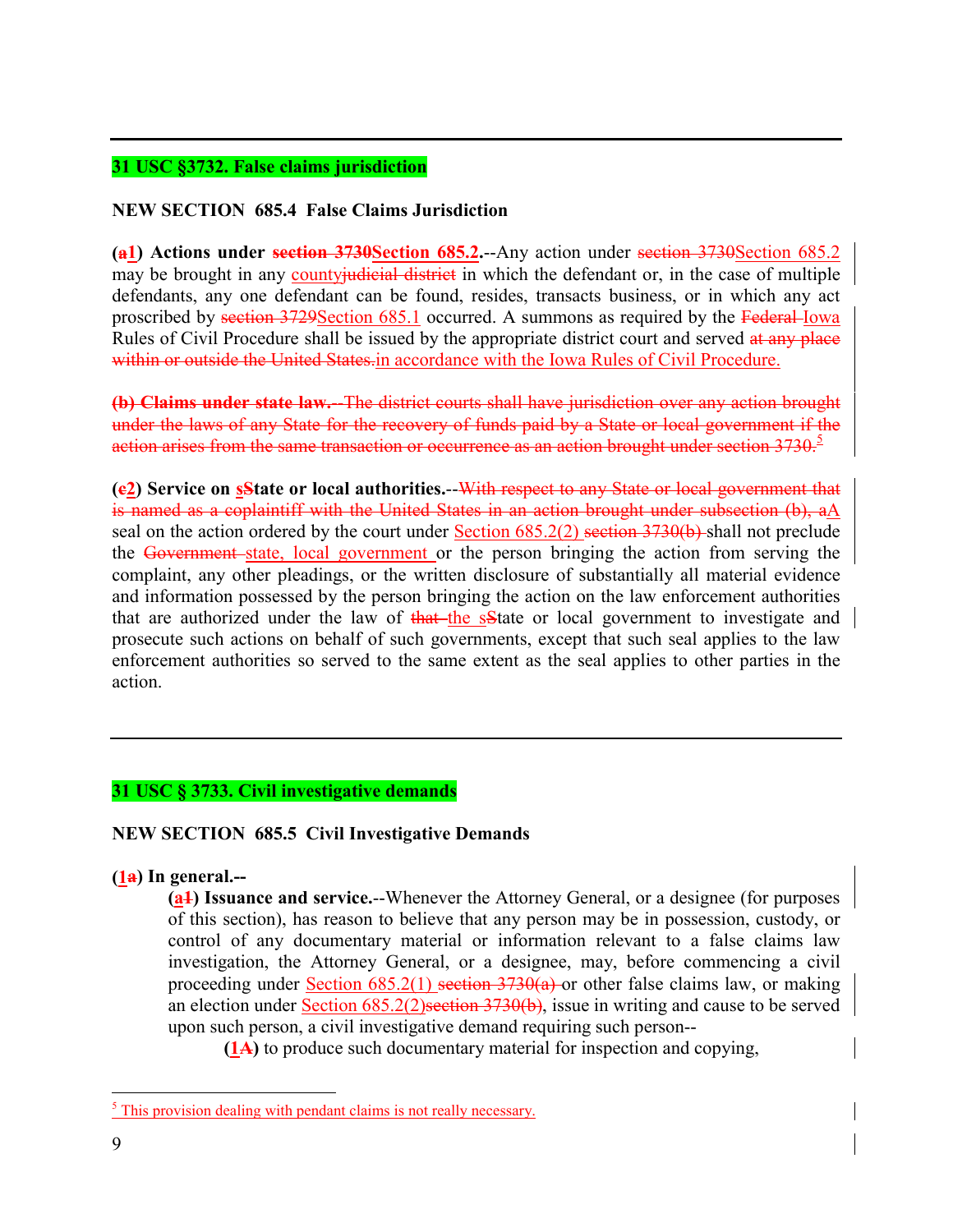**(2B)** to answer in writing written interrogatories with respect to such documentary material or information,

**(3C)** to give oral testimony concerning such documentary material or information, or

**(4D)** to furnish any combination of such material, answers, or testimony.

The Attorney General may delegate the authority to issue civil investigative demands under this subsection. Whenever a civil investigative demand is an express demand for any product of discovery, the Attorney General, athe Deputy Attorney General, or an Assistant Attorney General shall cause to be served, in any manner authorized by this section, a copy of such demand upon the person from whom the discovery was obtained and shall notify the person to whom such demand is issued of the date on which such copy was served. Any information obtained by the Attorney General or a designee of the Attorney General under this section may be shared with any qui tam relator if the Attorney General or designee determine it is necessary as part of any false claims act investigation.

## **(b2) Contents and deadlines.—**

 $(1A)$  Each civil investigative demand issued under paragraph  $(a<sup>1</sup>)$  shall state the nature of the conduct constituting the alleged violation of a false claims law which is under investigation, and the applicable provision of law alleged to be violated.

**(2B)** If such demand is for the production of documentary material, the demand shall--

**(i)** describe each class of documentary material to be produced with such definiteness and certainty as to permit such material to be fairly identified; **(ii)** prescribe a return date for each such class which will provide a

reasonable period of time within which the material so demanded may be assembled and made available for inspection and copying; and

**(iii)** identify the false claims law investigator to whom such material shall be made available.

**(3C)** If such demand is for answers to written interrogatories, the demand shall--

**(i)** set forth with specificity the written interrogatories to be answered;

**(ii)** prescribe dates at which time answers to written interrogatories shall be submitted; and

**(iii)** identify the false claims law investigator to whom such answers shall be submitted.

**(4D)** If such demand is for the giving of oral testimony, the demand shall--

**(i)** prescribe a date, time, and place at which oral testimony shall be commenced;

**(ii)** identify a false claims law investigator who shall conduct the examination and the custodian to whom the transcript of such examination shall be submitted;

**(iii)** specify that such attendance and testimony are necessary to the conduct of the investigation;

**(iv)** notify the person receiving the demand of the right to be accompanied by an attorney and any other representative; and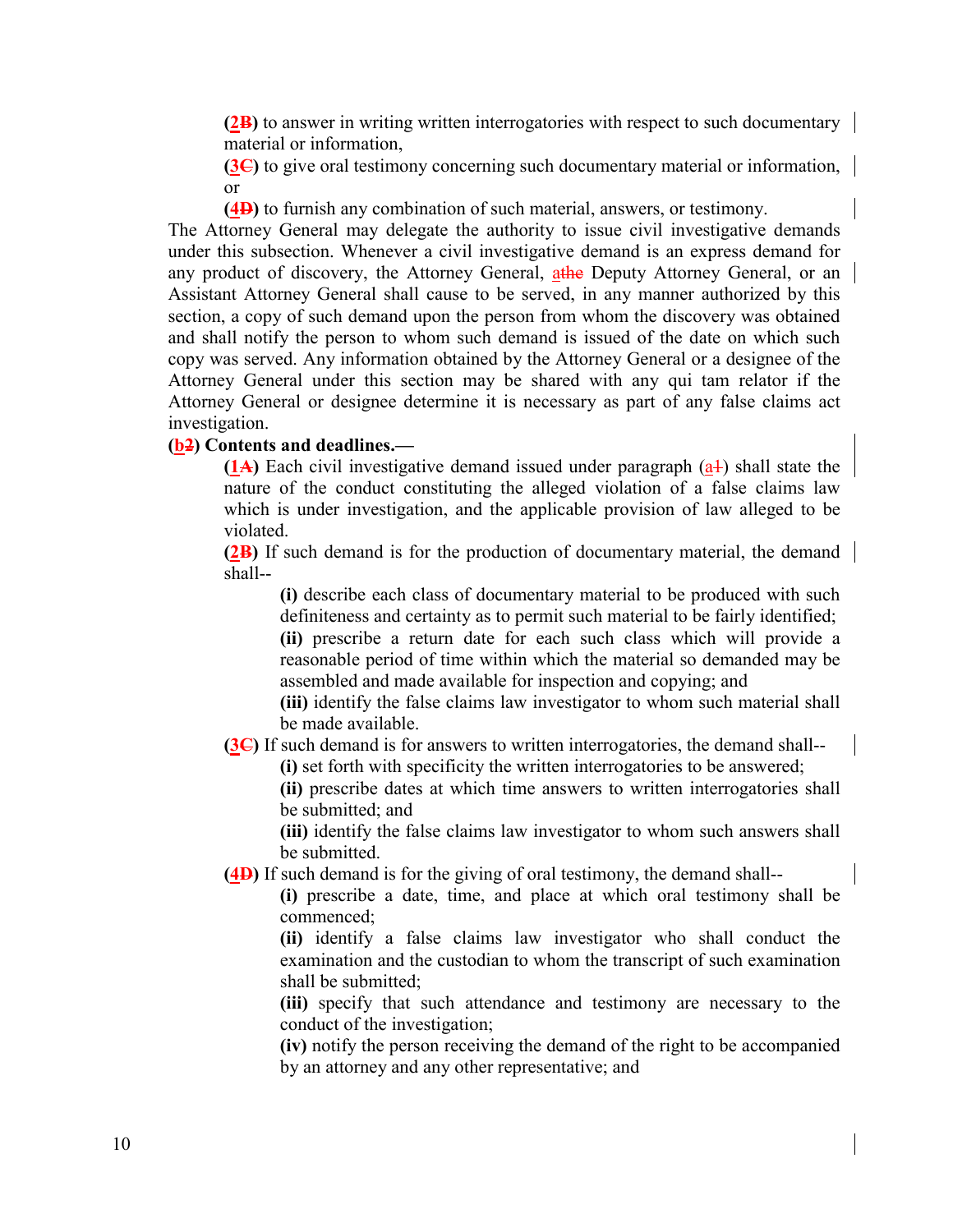**(v)** describe the general purpose for which the demand is being issued and the general nature of the testimony, including the primary areas of inquiry, which will be taken pursuant to the demand.

**(5E)** Any civil investigative demand issued under this section which is an express demand for any product of discovery shall not be returned or returnable until 20 days after a copy of such demand has been served upon the person from whom the discovery was obtained.

**(6F)** The date prescribed for the commencement of oral testimony pursuant to a civil investigative demand issued under this section shall be a date which is not less than seven days after the date on which demand is received, unless the Attorney General or an Assistant Attorney General designated by the Attorney General determines that exceptional circumstances are present which warrant the commencement of such testimony within a lesser period of time.

**(7G)** The Attorney General shall not authorize the issuance under this section of more than one civil investigative demand for oral testimony by the same person unless the person requests otherwise or unless the Attorney General, after investigation, notifies that person in writing that an additional demand for oral testimony is necessary.

## **(2b) Protected material or information.--**

 $(a<sup>4</sup>)$  In general.--A civil investigative demand issued under subsection  $(1a)$  may not require the production of any documentary material, the submission of any answers to written interrogatories, or the giving of any oral testimony if such material, answers, or testimony would be protected from disclosure under--

**(1A)** the standards applicable to subpoenas or subpoenas duces tecum issued by a court of the United Statesstate to aid in a grand jury investigation; or

**(2B)** the standards applicable to discovery requests under the Federal-Iowa Rules of Civil Procedure, to the extent that the application of such standards to any such demand is appropriate and consistent with the provisions and purposes of this section.

**(b2) Effect on other orders, rules, and laws.**--Any such demand which is an express demand for any product of discovery supersedes any inconsistent order, rule, or provision of law (other than this section) preventing or restraining disclosure of such product of discovery to any person. Disclosure of any product of discovery pursuant to any such express demand does not constitute a waiver of any right or privilege which the person making such disclosure may be entitled to invoke to resist discovery of trial preparation materials.

# **(3c) Service; jurisdiction.--**

**(a4) By whom served.**--Any civil investigative demand issued under subsection (1a) may be served by a false claims law investigator, or by a United States marshal or a deputy marshalany official authorized to issue civil investigative demands.<sup>6</sup>, at any place within the territorial jurisdiction of any court of the United States.

**(2) Service in foreign countries.**-Any such demand or any petition filed under subsection (j) may be served upon any person who is not found within the territorial jurisdiction of any court of

 $6$  I do not know the appropriate officials who can perform service under the rules. Not 100% we need to say much other than service must be in accordance with the rules.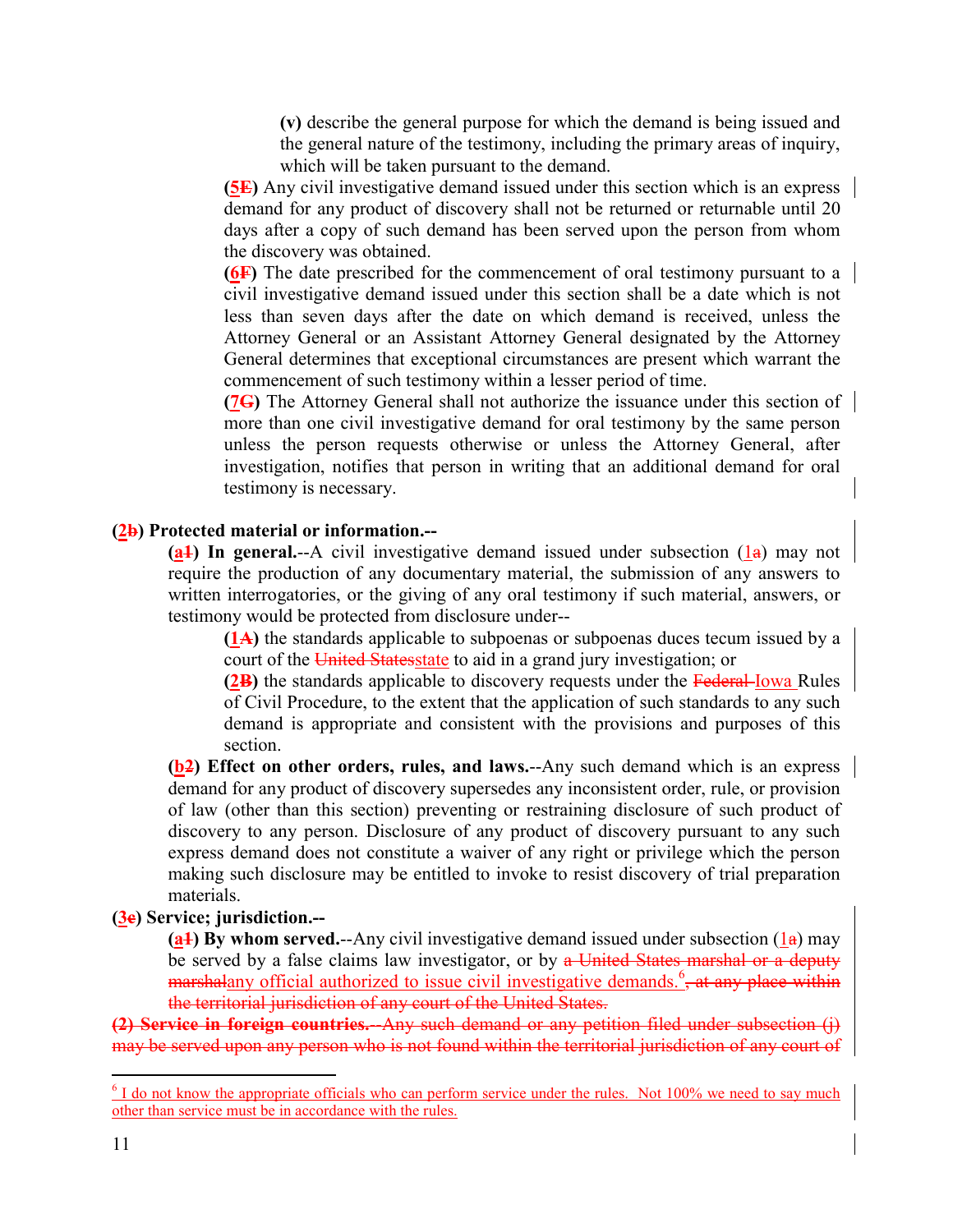the United States in such manner as the Federal Rules of Civil Procedure prescribe for service in a foreign country. To the extent that the courts of the United States can assert jurisdiction over any such person consistent with due process, the United States District Court for the District of Columbia shall have the same jurisdiction to take any action respecting compliance with this section by any such person that such court would have if such person were personally within the jurisdiction of such court.

## **(4d) Service upon legal entities and natural persons.--**

**(a1) Legal entities.**--Service of any civil investigative demand issued under subsection  $(1a)$  or of any petition filed under subsection  $(10<sub>i</sub>)$  may be made upon a partnership, corporation, association, or other legal entity by--

**(1A)** delivering an executed copy of such demand or petition to any partner, executive officer, managing agent, or general agent of the partnership, corporation, association, or entity, or to any agent authorized by appointment or by law to receive service of process on behalf of such partnership, corporation, association, or entity;

**(2B)** delivering an executed copy of such demand or petition to the principal office or place of business of the partnership, corporation, association, or entity; or

**(3C)** depositing an executed copy of such demand or petition in the United States mails by registered or certified mail, with a return receipt requested, addressed to such partnership, corporation, association, or entity at its principal office or place of business.

**(b2) Natural persons.**--Service of any such demand or petition may be made upon any natural person by--

**(1A)** delivering an executed copy of such demand or petition to the person; or

**(2B)** depositing an executed copy of such demand or petition in the United States mails by registered or certified mail, with a return receipt requested, addressed to the person at the person's residence or principal office or place of business.

**(5e) Proof of service.**--A verified return by the individual serving any civil investigative demand issued under subsection ( $1a$ ) or any petition filed under subsection ( $10<sub>i</sub>$ ) setting forth the manner of such service shall be proof of such service. In the case of service by registered or certified mail, such return shall be accompanied by the return post office receipt of delivery of such demand.

## **(6f) Documentary material.--**

(a<sup>1</sup>) Sworn certificates.--The production of documentary material in response to a civil investigative demand served under this section shall be made under a sworn certificate, in such form as the demand designates, by—

**(1A)** in the case of a natural person, the person to whom the demand is directed, or

**(2B)** in the case of a person other than a natural person, a person having knowledge of the facts and circumstances relating to such production and authorized to act on behalf of such person.

The certificate shall state that all of the documentary material required by the demand and in the possession, custody, or control of the person to whom the demand is directed has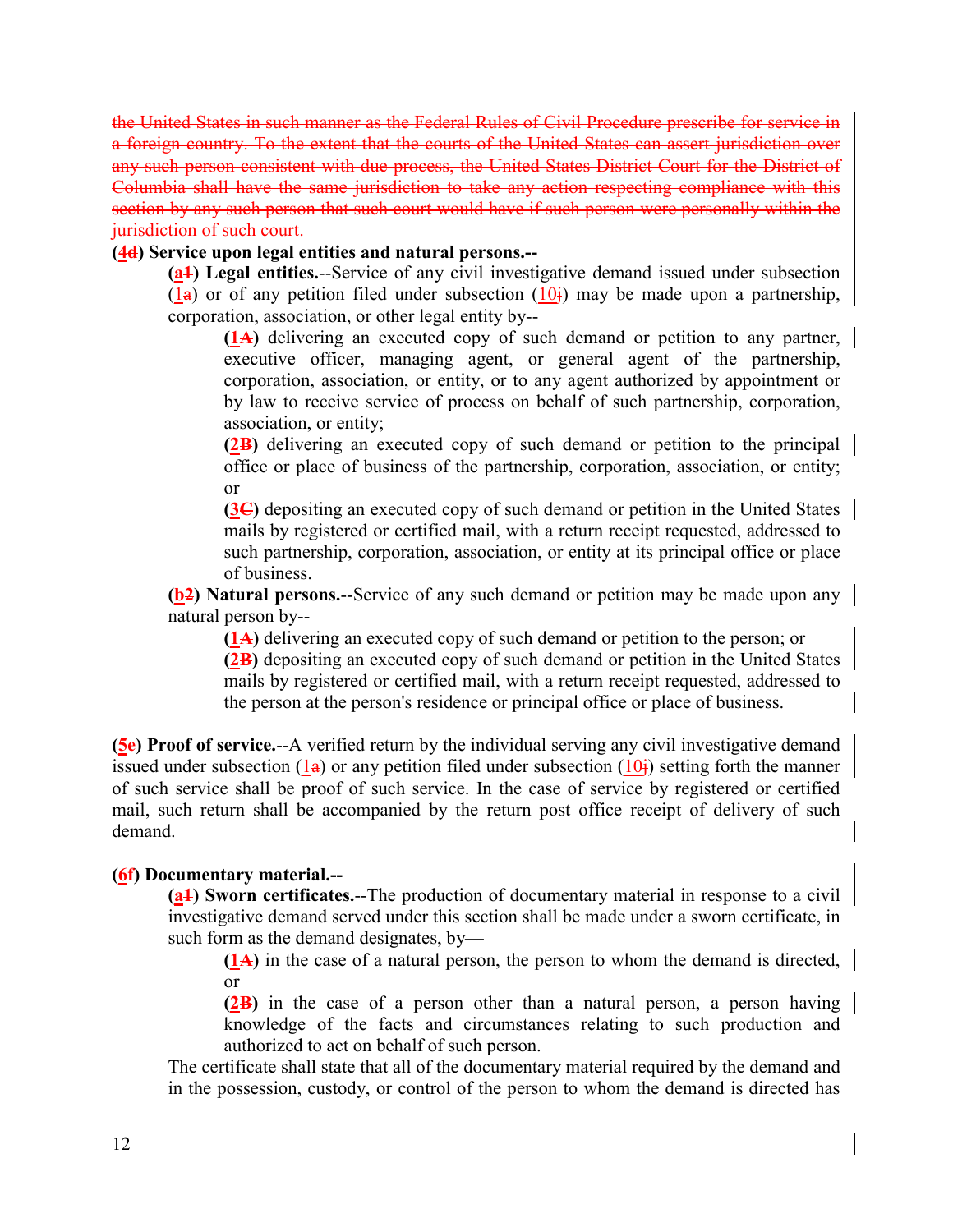been produced and made available to the false claims law investigator identified in the demand.

**(b<sub>2</sub>) Production of materials.**--Any person upon whom any civil investigative demand for the production of documentary material has been served under this section shall make such material available for inspection and copying to the false claims law investigator identified in such demand at the principal place of business of such person, or at such other place as the false claims law investigator and the person thereafter may agree and prescribe in writing, or as the court may direct under subsection  $(10<sub>i</sub>)(a<sup>1</sup>)$ . Such material shall be made so available on the return date specified in such demand, or on such later date as the false claims law investigator may prescribe in writing. Such person may, upon written agreement between the person and the false claims law investigator, substitute copies for originals of all or any part of such material.

**(7g) Interrogatories.**--Each interrogatory in a civil investigative demand served under this section shall be answered separately and fully in writing under oath and shall be submitted under a sworn certificate, in such form as the demand designates, by--

**(a1)** in the case of a natural person, the person to whom the demand is directed, or

**(b2)** in the case of a person other than a natural person, the person or persons responsible for answering each interrogatory.

If any interrogatory is objected to, the reasons for the objection shall be stated in the certificate instead of an answer. The certificate shall state that all information required by the demand and in the possession, custody, control, or knowledge of the person to whom the demand is directed has been submitted. To the extent that any information is not furnished, the information shall be identified and reasons set forth with particularity regarding the reasons why the information was not furnished.

# **(8h) Oral examinations.--**

**(a1) Procedures.**--The examination of any person pursuant to a civil investigative demand for oral testimony served under this section shall be taken before an officer authorized to administer oaths and affirmations by the laws of the United Statesof this state<sup>7</sup> or of the place where the examination is held. The officer before whom the testimony is to be taken shall put the witness on oath or affirmation and shall, personally or by someone acting under the direction of the officer and in the officer's presence, record the testimony of the witness. The testimony shall be taken stenographically and shall be transcribed. When the testimony is fully transcribed, the officer before whom the testimony is taken shall promptly transmit a copy of the transcript of the testimony to the custodian. This subsection shall not preclude the taking of testimony by any means authorized by, and in a manner consistent with, the Federal–Iowa Rules of Civil  $\vert$ Procedure.

**(b2)** Persons present.--The false claims law investigator conducting the examination | shall exclude from the place where the examination is held all persons except the person giving the testimony, the attorney for and any other representative of the person giving

 $\frac{7}{7}$  Not sure this is necessary.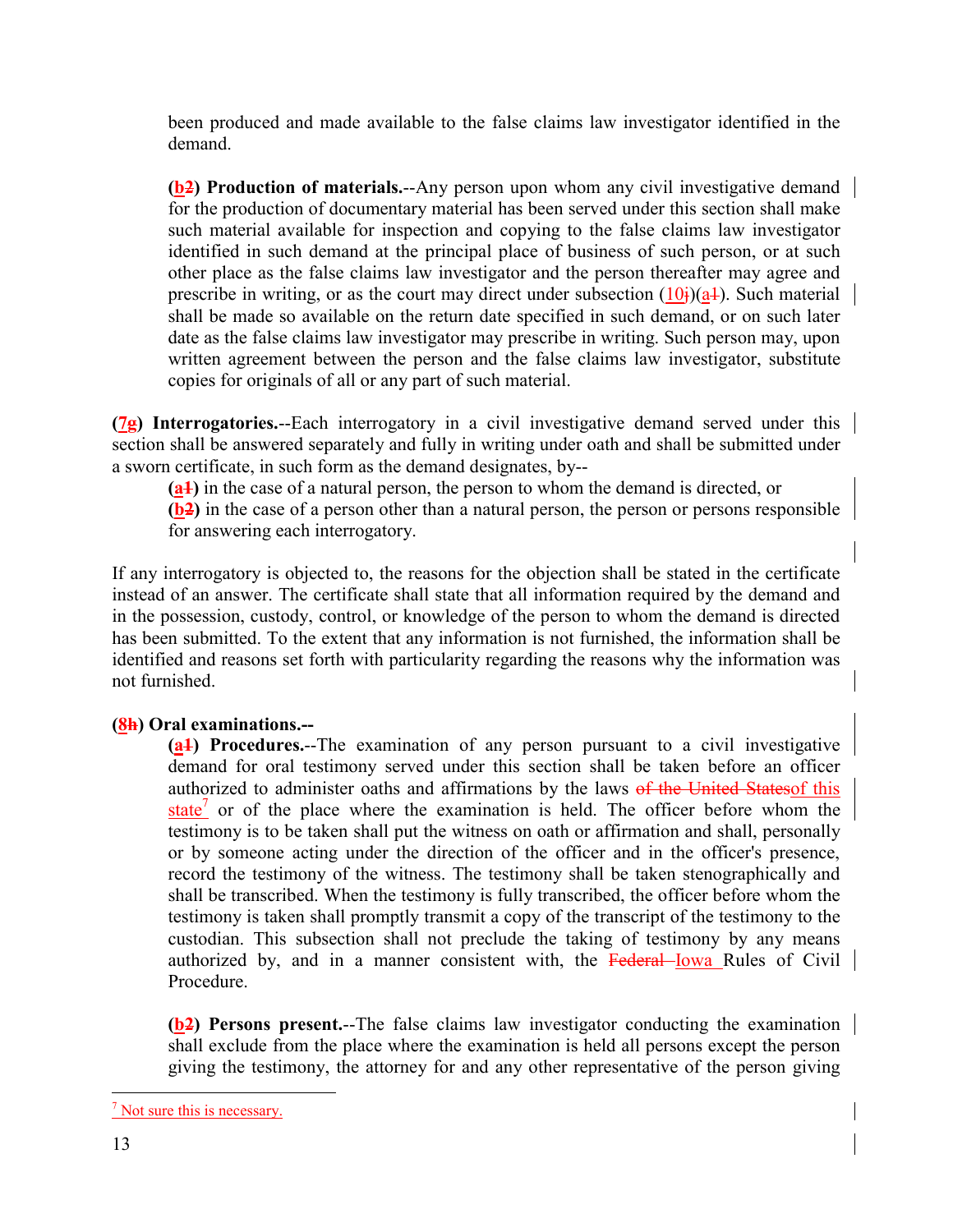the testimony, the attorney for the Government state, any person who may be agreed upon by the attorney for the Government state and the person giving the testimony, the officer before whom the testimony is to be taken, and any stenographer taking such testimony.

**(c3) Where testimony taken.**--The oral testimony of any person taken pursuant to a civil investigative demand served under this section shall be taken in the judicial district of the United Statesin any state within which such person resides, is found, or transacts business, or in such other place as may be agreed upon by the false claims law investigator conducting the examination and such person. $\frac{8}{3}$ 

**(d4) Transcript of testimony.**--When the testimony is fully transcribed, the false claims law investigator or the officer before whom the testimony is taken shall afford the witness, who may be accompanied by counsel, a reasonable opportunity to examine and read the transcript, unless such examination and reading are waived by the witness. Any changes in form or substance which the witness desires to make shall be entered and identified upon the transcript by the officer or the false claims law investigator, with a statement of the reasons given by the witness for making such changes. The transcript shall then be signed by the witness, unless the witness in writing waives the signing, is ill, cannot be found, or refuses to sign. If the transcript is not signed by the witness within 30 days after being afforded a reasonable opportunity to examine it, the officer or the false claims law investigator shall sign it and state on the record the fact of the waiver, illness, absence of the witness, or the refusal to sign, together with the reasons, if any, given therefor.

**(e5) Certification and delivery to custodian.**--The officer before whom the testimony is taken shall certify on the transcript that the witness was sworn by the officer and that the transcript is a true record of the testimony given by the witness, and the officer or false claims law investigator shall promptly deliver the transcript, or send the transcript by registered or certified mail, to the custodian.

**(f6) Furnishing or inspection of transcript by witness.**--Upon payment of reasonable charges therefor, the false claims law investigator shall furnish a copy of the transcript to the witness only, except that the Attorney General, the a Deputy Attorney General, or an Assistant Attorney General may, for good cause, limit such witness to inspection of the official transcript of the witness' testimony.

# **(g7) Conduct of oral testimony.--—**

**(1A)** Any person compelled to appear for oral testimony under a civil investigative demand issued under subsection  $(1a)$  may be accompanied, represented, and advised by counsel. Counsel may advise such person, in confidence, with respect to any question asked of such person. Such person or counsel may object on the record to any question, in whole or in part, and shall briefly state for the record the reason for the objection. An objection may be made, received, and entered upon the record when it is claimed that such person is entitled to refuse to answer the question on the grounds of any constitutional or

<sup>&</sup>lt;sup>8</sup> I'm not sure if this statement needs to be included in a state law.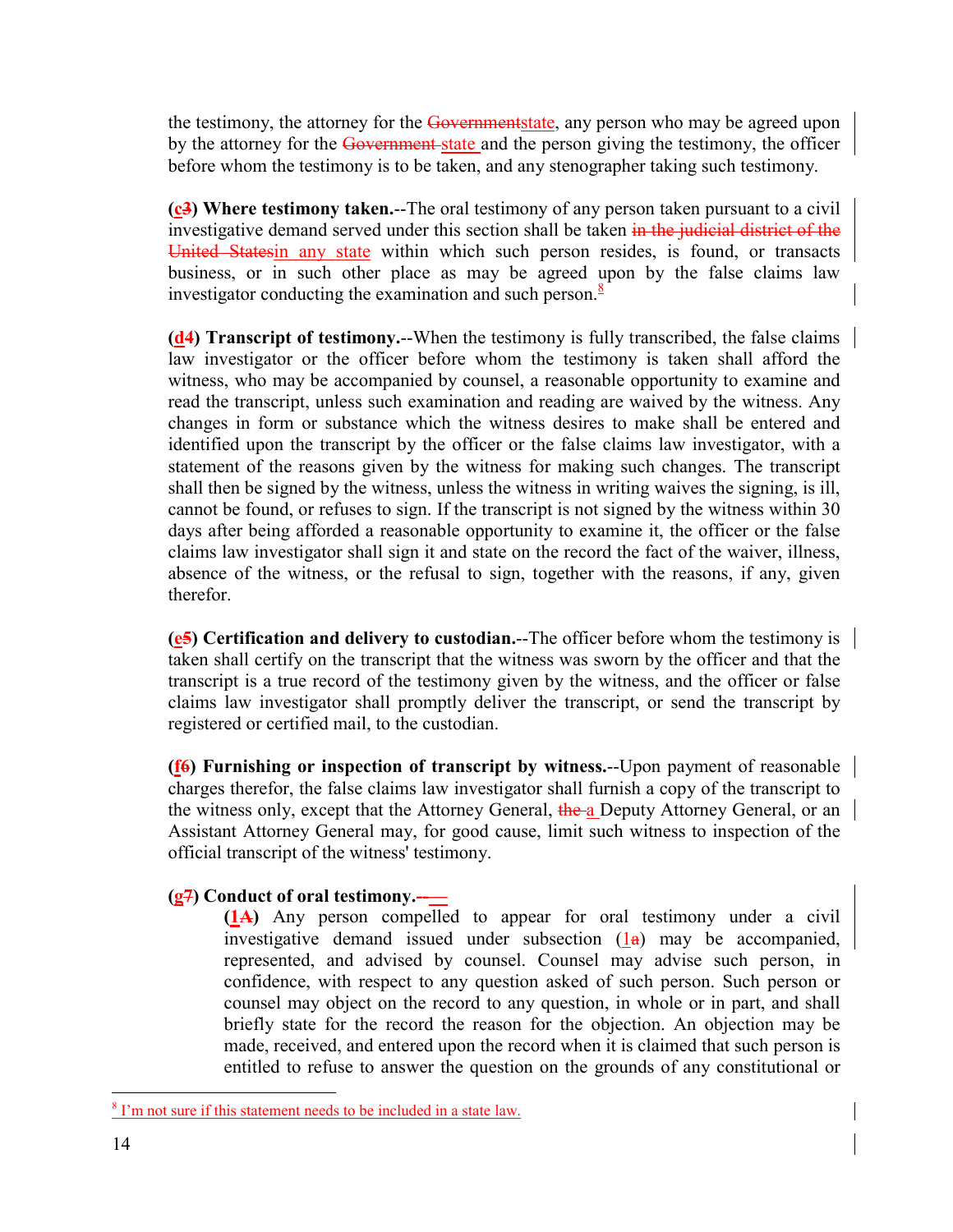other legal right or privilege, including the privilege against self-incrimination. Such person may not otherwise object to or refuse to answer any question, and may not directly or through counsel otherwise interrupt the oral examination. If such person refuses to answer any question, a petition may be filed in the district court of the United Statesstate under subsection  $(10<sub>i</sub>)(a<sup>1</sup>)$  for an order compelling such person to answer such question.

**(B2)** If such person refuses to answer any question on the grounds of the privilege against self-incrimination, the testimony of such person may be compelled in accordance with the provisions of part V of title 18.applicable law.

**(h8) Witness fees and allowances.**--Any person appearing for oral testimony under a civil investigative demand issued under subsection  $(a_1)$  shall be entitled to the same fees and allowances which are paid to witnesses in the district courts of the United Statesstate.

#### **(9i) Custodians of documents, answers, and transcripts.--**

(a<sup>1</sup>) Designation.--The Attorney General shall designate a false claims law investigator to serve as custodian of documentary material, answers to interrogatories, and transcripts of oral testimony received under this section, and shall designate such additional false claims law investigators as the Attorney General determines from time to time to be necessary to serve as deputies to the custodian.

#### **(b2) Responsibility for materials; disclosure.--—**

**(1A)** A false claims law investigator who receives any documentary material, answers to interrogatories, or transcripts of oral testimony under this section shall transmit them to the custodian. The custodian shall take physical possession of such material, answers, or transcripts and shall be responsible for the use made of them and for the return of documentary material under paragraph (d4).

**(2B)** The custodian may cause the preparation of such copies of such documentary material, answers to interrogatories, or transcripts of oral testimony as may be required for official use by any false claims law investigator, or other officer or employee of the Department of Justice. Such material, answers, and transcripts may be used by any such authorized false claims law investigator or other officer or employee in connection with the taking of oral testimony under this section.

**(3C)** Except as otherwise provided in this subsection, no documentary material, answers to interrogatories, or transcripts of oral testimony, or copies thereof, while in the possession of the custodian, shall be available for examination by any individual other than a false claims law investigator or other officer or employee of the Department of Justice authorized under subparagraph  $(2B)$ . The prohibition in the preceding sentence on the availability of material, answers, or transcripts shall not apply if consent is given by the person who produced such material, answers, or transcripts, or, in the case of any product of discovery produced pursuant to an express demand for such material, consent is given by the person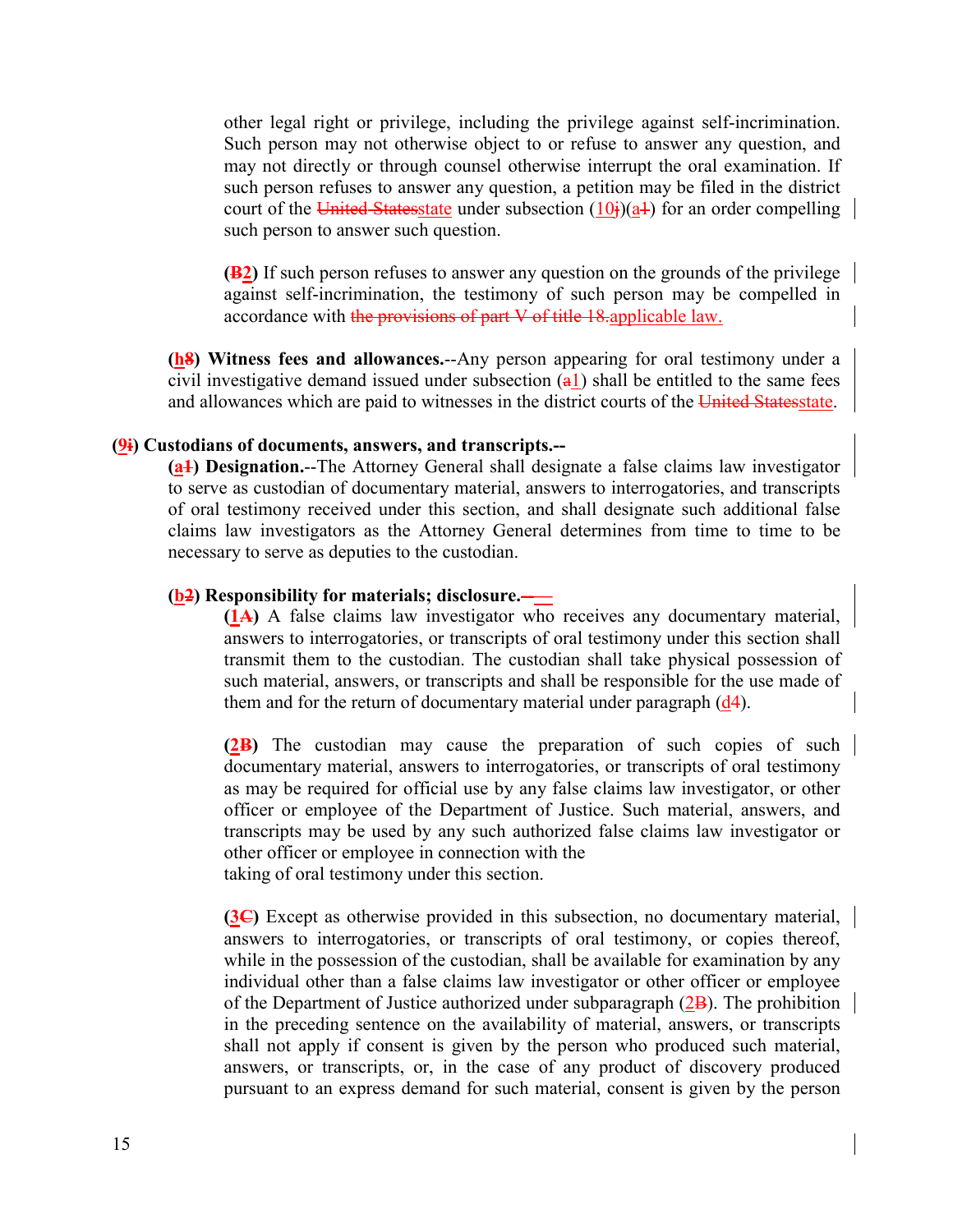from whom the discovery was obtained. Nothing in this subparagraph is intended to prevent disclosure to the Congresslegislature, including any committee or subcommittee of the Congresslegislature, or to any other agency of the United Statesstate for use by such agency in furtherance of its statutory responsibilities.

**(4D)** While in the possession of the custodian and under such reasonable terms and conditions as the Attorney General shall prescribe--

**(i)** documentary material and answers to interrogatories shall be available for examination by the person who produced such material or answers, or by a representative of that person authorized by that person to examine such material and answers; and

**(ii)** transcripts of oral testimony shall be available for examination by the person who produced such testimony, or by a representative of that person authorized by that person to examine such transcripts.

**(c3) Use of material, answers, or transcripts in other proceedings.**--Whenever any attorney of the Department of Justice has been designated to appear before any court, grand jury, state agency, or fFederal agency in any case or proceeding, the custodian of any documentary material, answers to interrogatories, or transcripts of oral testimony received under this section may deliver to such attorney such material, answers, or transcripts for official use in connection with any such case or proceeding as such attorney determines to be required. Upon the completion of any such case or proceeding, such attorney shall return to the custodian any such material, answers, or transcripts so delivered which have not passed into the control of such court, grand jury, or agency through introduction into the record of such case or proceeding.

**(d4) Conditions for return of material.**--If any documentary material has been produced by any person in the course of any false claims law investigation pursuant to a civil investigative demand under this section, and--

**(1A)** any case or proceeding before the court or grand jury arising out of such investigation, or any proceeding before any state agency or Federal agency involving such material, has been completed, or

**(2B)** no case or proceeding in which such material may be used has been commenced within a reasonable time after completion of the examination and analysis of all documentary material and other information assembled in the course of such investigation, the custodian shall, upon written request of the person who produced such material, return to such person any such material (other than copies furnished to the false claims law investigator under subsection  $(6f)(B2)$  or made for the Department of Justice under paragraph  $(b2)(2B)$ ) which has not passed into the control of any court, grand jury, or agency through introduction into the record of such case or proceeding.

**(e5) Appointment of successor custodians.**--In the event of the death, disability, or separation from service in the Department of Justice of the custodian of any documentary material, answers to interrogatories, or transcripts of oral testimony produced pursuant to a civil investigative demand under this section, or in the event of the official relief of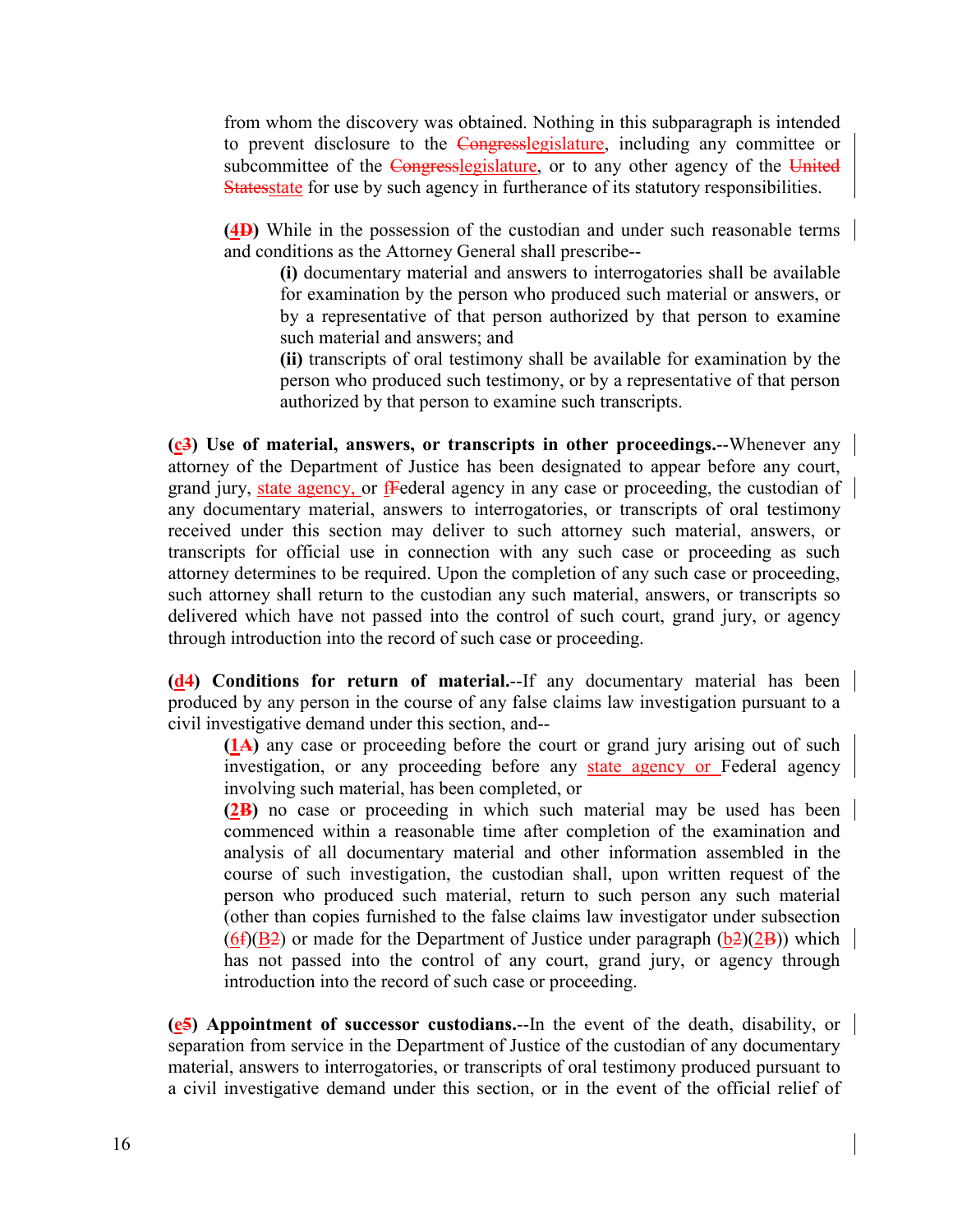such custodian from responsibility for the custody and control of such material, answers, or transcripts, the Attorney General shall promptly—

**(1A)** designate another false claims law investigator to serve as custodian of such material, answers, or transcripts, and

**(2B)** transmit in writing to the person who produced such material, answers, or testimony notice of the identity and address of the successor so designated.

Any person who is designated to be a successor under this paragraph shall have, with regard to such material, answers, or transcripts, the same duties and responsibilities as were imposed by this section upon that person's predecessor in office, except that the successor shall not be held responsible for any default or dereliction which occurred before that designation.

#### **(10j) Judicial proceedings.--**

**(a1) Petition for enforcement.**--Whenever any person fails to comply with any civil investigative demand issued under subsection  $(1a)$ , or whenever satisfactory copying or reproduction of any material requested in such demand cannot be done and such person refuses to surrender such material, the Attorney General may file, in the district court of the United Statesstate for any judicial district county in which such person resides, is found, or transacts business, and serve upon such person a petition for an order of such court for the enforcement of the civil investigative demand.

#### **(b2) Petition to modify or set aside demand.--—**

**(1A)** Any person who has received a civil investigative demand issued under subsection  $(1a)$  may file, in the district court of the United Statesstate for the judicial district county within which such person resides, is found, or transacts business, and serve upon the false claims law investigator identified in such demand a petition for an order of the court to modify or set aside such demand. In the case of a petition addressed to an express demand for any product of discovery, a petition to modify or set aside such demand may be brought only in the district court of the United Statesstate for the judicial district county in which the proceeding in which such discovery was obtained is or was last pending. Any petition under this subparagraph must be filed—

**(i)** within 20 days after the date of service of the civil investigative demand, or at any time before the return date specified in the demand, whichever date is earlier, or

**(ii)** within such longer period as may be prescribed in writing by any false claims law investigator identified in the demand.

**(2B)** The petition shall specify each ground upon which the petitioner relies in seeking relief under subparagraph  $(1, A)$ , and may be based upon any failure of the demand to comply with the provisions of this section or upon any constitutional or other legal right or privilege of such person. During the pendency of the petition in the court, the court may stay, as it deems proper, the running of the time allowed for compliance with the demand, in whole or in part, except that the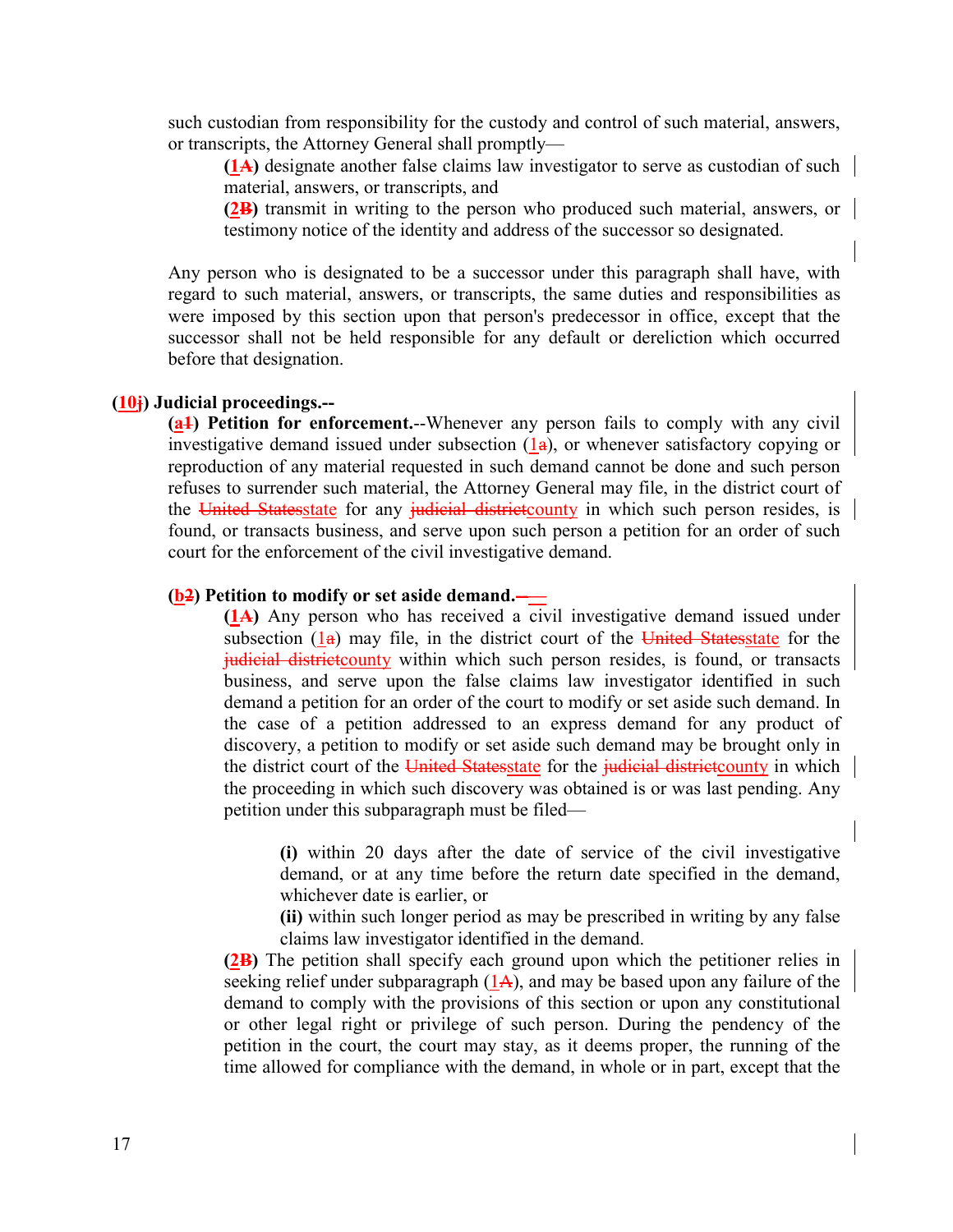person filing the petition shall comply with any portions of the demand not sought to be modified or set aside.

### **(c3) Petition to modify or set aside demand for product of discovery.--—**

 $(1A)$  In the case of any civil investigative demand issued under subsection  $(1a)$ which is an express demand for any product of discovery, the person from whom such discovery was obtained may file, in the district court of the United Statesstate for the judicial district county in which the proceeding in which such discovery was obtained is or was last pending, and serve upon any false claims law investigator identified in the demand and upon the recipient of the demand, a petition for an order of such court to modify or set aside those portions of the demand requiring production of any such product of discovery. Any petition under this subparagraph must be filed--

**(i)** within 20 days after the date of service of the civil investigative demand, or at any time before the return date specified in the demand, whichever date is earlier, or

**(ii)** within such longer period as may be prescribed in writing by any false claims law investigator identified in the demand.

**(2B)** The petition shall specify each ground upon which the petitioner relies in seeking relief under subparagraph  $(1)$ , and may be based upon any failure of the portions of the demand from which relief is sought to comply with the provisions of this section, or upon any constitutional or other legal right or privilege of the petitioner. During the pendency of the petition, the court may stay, as it deems proper, compliance with the demand and the running of the time allowed for compliance with the demand.

**(d4)** Petition to require performance by custodian of duties.--At any time during which any custodian is in custody or control of any documentary material or answers to interrogatories produced, or transcripts of oral testimony given, by any person in compliance with any civil investigative demand issued under subsection  $(1a)$ , such person, and in the case of an express demand for any product of discovery, the person from whom such discovery was obtained, may file, in the district court of the United Statesstate for the judicial district county within which the office of such custodian is situated, and serve upon such custodian, a petition for an order of such court to require the performance by the custodian of any duty imposed upon the custodian by this section.

**(e5) Jurisdiction.**--Whenever any petition is filed in any district court of the United Statesstate under this subsection, such court shall have jurisdiction to hear and determine the matter so presented, and to enter such order or orders as may be required to carry out the provisions of this section. Any final order so entered shall be subject to appeal under section 1291 of title 28. in accordance with the Iowa Rules of Civil Procedure. Any disobedience of any final order entered under this section by any court shall be punished as a contempt of the court.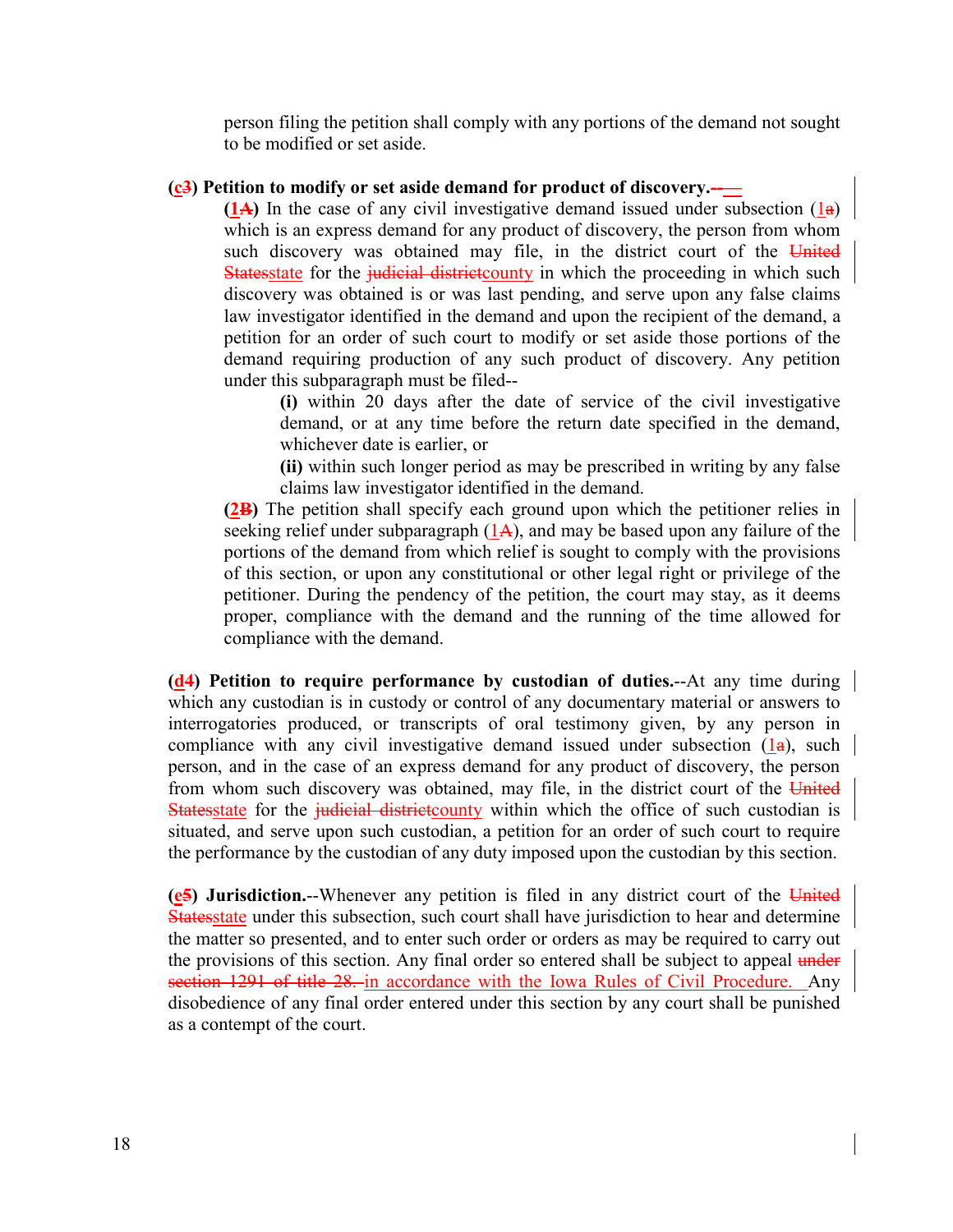**(f6) Applicability of <del>federal</del> Iowa-rules of civil procedure.--The <del>Federal Iowa</del> Rules of** Civil Procedure shall apply to any petition under this subsection, to the extent that such rules are not inconsistent with the provisions of this section.

**(11k) Disclosure exemption.**--Any documentary material, answers to written interrogatories, or oral testimony provided under any civil investigative demand issued under subsection  $(1a)$  shall be deemed confidential and exempt from disclosure under section 552 of title 5.Iowa Code chapter 22.

**(12***l***) Definitions.**--For purposes of this section--

**(a1)** the term "false claims law" means--

**(1A)** this section and sections 3729Section 685.1 through 3732685.4; and

**(2B)** any Act of Congress the legislature enacted after the date of the enactment of this section which prohibits, or makes available to the United Statesstate in any court of the United Statesstate any civil remedy with respect to, any false claim against, bribery of, or corruption of any officer or employee of the United Statesstate;

**(b2)** the term "false claims law investigation" means any inquiry conducted by any false claims law investigator for the purpose of ascertaining whether any person is or has been engaged in any violation of a false claims law;

**(c3)** the term "false claims law investigator" means any attorney or investigator employed by the Department of Justice who is charged with the duty of enforcing or carrying into effect any false claims law, or any officer or employee of the United Statesstate acting under the direction and supervision of such attorney or investigator in connection with a false claims law investigation;

**(d4)** the term "person" means any natural person, partnership, corporation, association, or other legal entity, including any the sState or political subdivision of the sa-State;

**(e5)** the term "documentary material" includes the original or any copy of any book, record, report, memorandum, paper, communication, tabulation, chart, or other document, or data compilations stored in or accessible through computer or other information retrieval systems, together with instructions and all other materials necessary to use or interpret such data compilations, and any product of discovery;

**(f6)** the term "custodian" means the custodian, or any deputy custodian, designated by the Attorney General under subsection  $(9\mathbf{i})(a\mathbf{1});$ 

**(g7)** the term "product of discovery" includes—

**(1A)** the original or duplicate of any deposition, interrogatory, document, thing, result of the inspection of land or other property, examination, or admission, which is obtained by any method of discovery in any judicial or administrative proceeding of an adversarial nature;